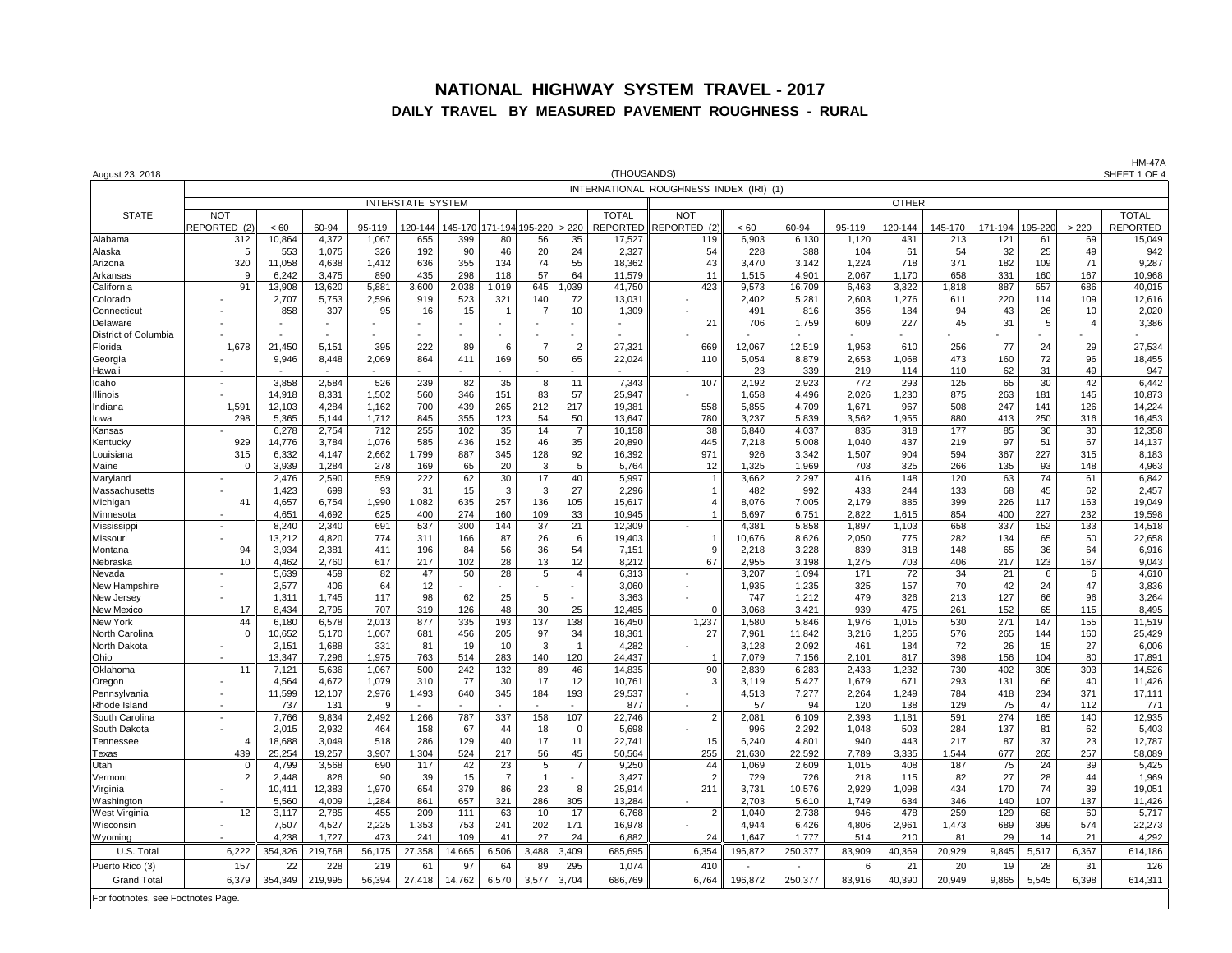## **NATIONAL HIGHWAY SYSTEM TRAVEL - 2017 DAILY TRAVEL BY MEASURED PAVEMENT ROUGHNESS - RURAL**

| August 23, 2018                    |                                         |                |                | (THOUSANDS)    |                 |            |            |           |                | <b>HM-47A</b><br>SHEET 2 OF 4 |  |  |  |  |  |
|------------------------------------|-----------------------------------------|----------------|----------------|----------------|-----------------|------------|------------|-----------|----------------|-------------------------------|--|--|--|--|--|
|                                    | INTERNATIONAL ROUGHNESS INDEX (IRI) (1) |                |                |                |                 |            |            |           |                |                               |  |  |  |  |  |
|                                    |                                         |                |                |                | TOTAL RURAL NHS |            |            |           |                |                               |  |  |  |  |  |
| <b>STATE</b>                       | <b>NOT</b>                              |                |                |                |                 |            |            |           |                | <b>TOTAL</b>                  |  |  |  |  |  |
|                                    | REPORTED<br>(2)                         | < 60           | 60-94          | 95-119         | 120-144         | 145-170    | 171-194    | 195-220   | >220           | <b>REPORTED</b>               |  |  |  |  |  |
| Alabama                            | 430                                     | 17,767         | 10,502         | 2,187          | 1,086           | 612        | 201        | 117       | 104            | 32,576                        |  |  |  |  |  |
| Alaska                             | 59                                      | 780            | 1,463          | 430            | 254             | 145        | 79         | 45        | 74             | 3,269                         |  |  |  |  |  |
| Arizona                            | 363                                     | 14,528         | 7,780          | 2,636          | 1,354           | 726        | 316        | 183       | 126            | 27,649                        |  |  |  |  |  |
| Arkansas                           | 20                                      | 7,757          | 8,376          | 2,957          | 1,605           | 955        | 449        | 217       | 231            | 22,547                        |  |  |  |  |  |
| California                         | 514                                     | 23,481         | 30,329         | 12,344         | 6,922           | 3,856      | 1,906      | 1,202     | 1,725          | 81,765                        |  |  |  |  |  |
| Colorado                           |                                         | 5,109          | 11,034         | 5,199          | 2,195           | 1,134      | 542        | 254       | 181            | 25,648                        |  |  |  |  |  |
| Connecticut                        |                                         | 1,350          | 1,124          | 450            | 200             | 108        | 44         | 33        | 20             | 3,329                         |  |  |  |  |  |
| Delaware                           | 21                                      | 706            | 1,759          | 609            | 227             | 45         | 31         | 5         | $\overline{4}$ | 3,386                         |  |  |  |  |  |
| District of Columbia               |                                         |                |                |                |                 |            |            |           |                |                               |  |  |  |  |  |
| Florida                            | 2,347                                   | 33,517         | 17,669         | 2,348          | 832             | 345        | 83         | 31        | 31             | 54,856                        |  |  |  |  |  |
| Georgia                            | 110                                     | 15,000         | 17,327         | 4,723          | 1,932           | 884        | 329        | 122       | 161            | 40,479                        |  |  |  |  |  |
| Hawaii<br>Idaho                    | 107                                     | 23<br>6,051    | 339<br>5,506   | 219<br>1,298   | 114<br>532      | 110<br>207 | 62<br>100  | 31<br>39  | 49<br>53       | 947<br>13,785                 |  |  |  |  |  |
| Illinois                           | $\overline{a}$                          | 16,576         | 12,827         | 3,527          | 1,790           | 1,220      | 413        | 264       | 202            | 36,820                        |  |  |  |  |  |
| Indiana                            | 2,149                                   | 17,958         | 8,993          | 2,832          | 1,667           | 947        | 512        | 353       | 343            | 33,605                        |  |  |  |  |  |
| lowa                               | 1,077                                   | 8,603          | 10,983         | 5,273          | 2,800           | 1,235      | 536        | 304       | 366            | 30,100                        |  |  |  |  |  |
| Kansas                             | 38                                      | 13,118         | 6,791          | 1,547          | 573             | 279        | 120        | 50        | 37             | 22,515                        |  |  |  |  |  |
| Kentucky                           | 1,374                                   | 21,993         | 8,792          | 2,116          | 1,022           | 655        | 249        | 97        | 102            | 35,027                        |  |  |  |  |  |
| Louisiana                          | 1,286                                   | 7,258          | 7,490          | 4,169          | 2,703           | 1,481      | 712        | 355       | 407            | 24,574                        |  |  |  |  |  |
| Maine                              | 12                                      | 5,264          | 3,253          | 982            | 494             | 331        | 155        | 96        | 153            | 10,727                        |  |  |  |  |  |
| Maryland                           | 1                                       | 6,139          | 4,887          | 975            | 370             | 183        | 93         | 92        | 100            | 12,838                        |  |  |  |  |  |
| Massachusetts                      | 1                                       | 1,904          | 1,692          | 526            | 275             | 148        | 72         | 47        | 88             | 4,753                         |  |  |  |  |  |
| Michigan                           | 45                                      | 12,733         | 13,759         | 4,169          | 1,967           | 1,034      | 483        | 253       | 268            | 34,666                        |  |  |  |  |  |
| Minnesota                          | 1                                       | 11,348         | 11,443         | 3,448          | 2,015           | 1,128      | 560        | 336       | 265            | 30,543                        |  |  |  |  |  |
| Mississippi                        |                                         | 12,621         | 8,198          | 2,588          | 1,639           | 957        | 481        | 189       | 154            | 26,828                        |  |  |  |  |  |
| Missouri                           | 1                                       | 23,888         | 13,446         | 2,823          | 1,087           | 449        | 221        | 90        | 57             | 42,061                        |  |  |  |  |  |
| Montana                            | 103<br>77                               | 6,152          | 5,609          | 1,250          | 513             | 232        | 121        | 72        | 118            | 14,068                        |  |  |  |  |  |
| Nebraska<br>Nevada                 |                                         | 7,418<br>8,846 | 5,958<br>1,553 | 1,892<br>253   | 920<br>119      | 508<br>84  | 245<br>49  | 135<br>11 | 179<br>9       | 17,255<br>10,923              |  |  |  |  |  |
| New Hampshire                      |                                         | 4,512          | 1,642          | 389            | 169             | 70         | 42         | 24        | 47             | 6,896                         |  |  |  |  |  |
| New Jersey                         |                                         | 2,058          | 2,957          | 596            | 424             | 274        | 152        | 71        | 96             | 6,628                         |  |  |  |  |  |
| <b>New Mexico</b>                  | 17                                      | 11,502         | 6,216          | 1,646          | 794             | 388        | 199        | 95        | 140            | 20,980                        |  |  |  |  |  |
| <b>New York</b>                    | 1,281                                   | 7,759          | 12,424         | 3,988          | 1,892           | 864        | 464        | 284       | 293            | 27,969                        |  |  |  |  |  |
| North Carolina                     | 27                                      | 18,613         | 17,012         | 4,282          | 1,946           | 1,032      | 470        | 241       | 194            | 43,791                        |  |  |  |  |  |
| North Dakota                       |                                         | 5,279          | 3,780          | 792            | 265             | 90         | 36         | 18        | 28             | 10,288                        |  |  |  |  |  |
| Ohio                               | 1                                       | 20,426         | 14,451         | 4,077          | 1,580           | 911        | 439        | 243       | 200            | 42,327                        |  |  |  |  |  |
| Oklahoma                           | 101                                     | 9,960          | 11,919         | 3,500          | 1,732           | 972        | 534        | 394       | 349            | 29,361                        |  |  |  |  |  |
| Oregon                             | 3                                       | 7,682          | 10,099         | 2,758          | 981             | 370        | 162        | 83        | 52             | 22,187                        |  |  |  |  |  |
| Pennsylvania                       |                                         | 16,112         | 19,384         | 5,240          | 2,742           | 1,424      | 763        | 418       | 565            | 46,647                        |  |  |  |  |  |
| Rhode Island                       |                                         | 795            | 225            | 128            | 138             | 129        | 75         | 47        | 112            | 1,649                         |  |  |  |  |  |
| South Carolina<br>South Dakota     | $\overline{c}$                          | 9,847<br>3,011 | 15,943         | 4,885          | 2,447           | 1,379      | 611        | 323<br>99 | 248            | 35,681<br>11,100              |  |  |  |  |  |
| Tennessee                          | 20                                      | 24,928         | 5,224<br>7,851 | 1,512<br>1,458 | 661<br>730      | 351<br>346 | 181<br>127 | 54        | 62<br>34       | 35,528                        |  |  |  |  |  |
| Texas                              | 693                                     | 46,885         | 41,849         | 11,696         | 4,639           | 2,068      | 895        | 321       | 302            | 108,653                       |  |  |  |  |  |
| Utah                               | 44                                      | 5,868          | 6,177          | 1,705          | 525             | 228        | 98         | 29        | 46             | 14,675                        |  |  |  |  |  |
| Vermont                            | 4                                       | 3,178          | 1,552          | 308            | 154             | 97         | 34         | 28        | 44             | 5,396                         |  |  |  |  |  |
| Virginia                           | 211                                     | 14,142         | 22,959         | 4,899          | 1,752           | 813        | 256        | 97        | 47             | 44,965                        |  |  |  |  |  |
| Washington                         |                                         | 8,263          | 9,619          | 3,033          | 1,496           | 1,003      | 461        | 392       | 442            | 24,710                        |  |  |  |  |  |
| West Virginia                      | 15                                      | 4,157          | 5,523          | 1,401          | 687             | 370        | 192        | 78        | 77             | 12,485                        |  |  |  |  |  |
| Wisconsin                          |                                         | 12,450         | 10,953         | 7,032          | 4,314           | 2,226      | 930        | 601       | 745            | 39,251                        |  |  |  |  |  |
| Wyoming                            | 24                                      | 5,886          | 3,504          | 987            | 452             | 190        | 69         | 41        | 45             | 11,174                        |  |  |  |  |  |
| U.S. Total                         | 12,577                                  | 551,198        | 470,145        | 140,084        | 67,726          | 35,594     | 16,352     | 9,005     | 9,776          | 1,299,881                     |  |  |  |  |  |
| Puerto Rico (3)                    | 567                                     | 22             | 228            | 225            | 82              | 117        | 83         | 117       | 326            | 1,200                         |  |  |  |  |  |
| <b>Grand Total</b>                 | 13,143                                  | 551,221        | 470,373        | 140,310        | 67,808          | 35,711     | 16,435     | 9,122     | 10,102         | 1,301,081                     |  |  |  |  |  |
| For footnotes, see Footnotes Page. |                                         |                |                |                |                 |            |            |           |                |                               |  |  |  |  |  |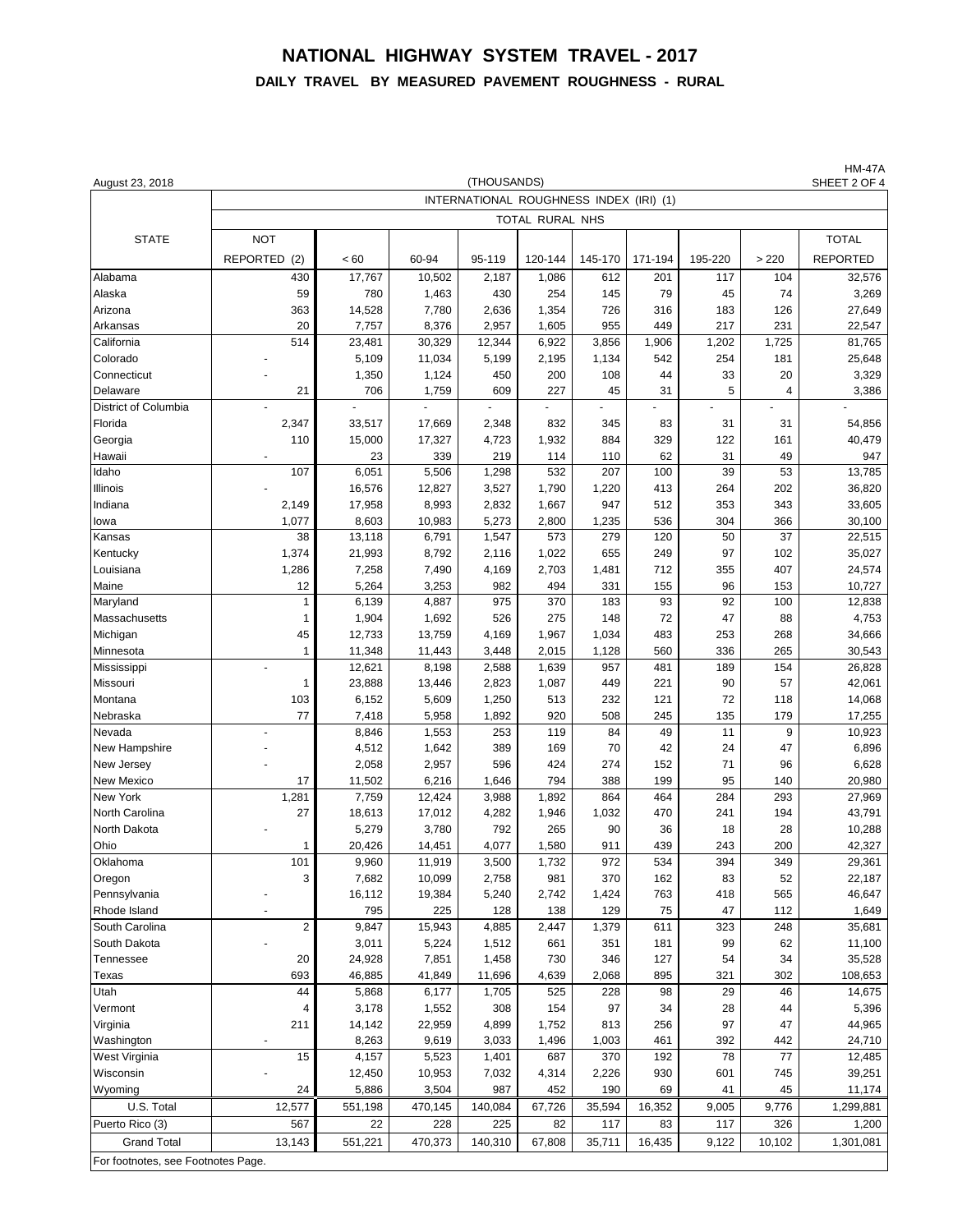#### **NATIONAL HIGHWAY SYSTEM TRAVEL - 2017 DAILY TRAVEL BY MEASURED PAVEMENT ROUGHNESS - URBAN**

|                                   |                          |                 |                 |                 |                 |                |                       |                       |                      | (THOUSANDS)       |                                         |                |                 |                  |                 |                 |               |               |                 | <b>HM-47A</b><br>SHEET 3 OF 4 |  |
|-----------------------------------|--------------------------|-----------------|-----------------|-----------------|-----------------|----------------|-----------------------|-----------------------|----------------------|-------------------|-----------------------------------------|----------------|-----------------|------------------|-----------------|-----------------|---------------|---------------|-----------------|-------------------------------|--|
| August 23, 2018                   |                          |                 |                 |                 |                 |                |                       |                       |                      |                   | INTERNATIONAL ROUGHNESS INDEX (IRI) (1) |                |                 |                  |                 |                 |               |               |                 |                               |  |
|                                   | <b>INTERSTATE SYSTEM</b> |                 |                 |                 |                 |                |                       |                       |                      |                   |                                         | <b>OTHER</b>   |                 |                  |                 |                 |               |               |                 |                               |  |
| <b>STATE</b>                      | <b>NOT</b>               |                 |                 |                 |                 |                |                       |                       |                      | <b>TOTAL</b>      | <b>NOT</b>                              |                |                 |                  |                 |                 |               |               |                 | <b>TOTAL</b>                  |  |
|                                   | REPORTED (2)             | < 60            | 60-94           | 95-119          | 120-144         | 145-170        | 171-194               | 195-220               | >220                 | REPORTED          | REPORTED (2)                            | < 60           | 60-94           | 95-119           | 120-144         | 145-170         | 171-194       | 195-220       | > 220           | <b>REPORTED</b>               |  |
| Alabama                           | 181                      | 13,718          | 4,615           | 1,948           | 1,797           | 1,334          | 1,000                 | 515                   | 309                  | 25,237            | 421                                     | 8,045          | 10,083          | 3,193            | 1,823           | 1,235           | 764           | 436           | 922             | 26,502                        |  |
| Alaska                            | 20                       | 424             | 1,051           | 275             | 145             | 57             | 31                    | $\overline{A}$        | 12                   | 1,998             | 94                                      | 325            | 632             | 524              | 368             | 254             | 191           | 133           | 205             | 2,631                         |  |
| Arizona                           | 244                      | 11,881          | 6,674           | 1,592           | 648             | 173            | 56                    | 44                    | 19                   | 21.087            | 1,425<br>11(                            | 11,471         | 11,412          | 4,265            | 3,320           | 2,350           | 1.702         | 1,095         | 1.019           | 36,634                        |  |
| Arkansas<br>California            | 438                      | 4,567<br>31,598 | 4,711<br>64,038 | 2,219<br>35,312 | 1,200<br>26,178 | 926<br>18,312  | 535<br>10,420         | 375<br>7,938          | 480<br>9,363         | 15,014<br>203,159 | $2,80^{\circ}$                          | 678<br>24,897  | 3,787<br>65,260 | 2,292<br>50,544  | 1,556<br>42,376 | 1,091<br>34,587 | 759<br>25,734 | 567<br>21,201 | 1,034<br>54,445 | 11,765<br>319,044             |  |
| Colorado                          |                          | 3,802           | 10,345          | 5,174           | 3,853           | 1,593          | 831                   | 447                   | 257                  | 26,303            |                                         | 3,232          | 12,203          | 6,982            | 5,770           | 4,463           | 2,599         | 1,945         | 3.482           | 40,675                        |  |
| Connecticut                       |                          | 12.078          | 9.127           | 2.892           | 1,436           | 689            | 328                   | 197                   | 137                  | 26.884            |                                         | 4.084          | 7.127           | 3.415            | 2.542           | 1,807           | 1.025         | 676           | 1.195           | 21,870                        |  |
| Delaware                          | 72                       | 276             | 2,127           | 852             | 218             | 179            | 224                   | 124                   | 124                  | 4,123             | 73                                      | 1,367          | 3,936           | 1,447            | 743             | 421             | 242           | 179           | 296             | 8,632                         |  |
| District of Columbia<br>Florida   | 30<br>8,021              | 35,581          | 114<br>28,654   | 5,696           | 500<br>2,877    | 1,380          | 287<br>588            | 93                    | 414<br>86            | 1,316<br>74,956   | 58<br>10,879                            | 40,499         | 142<br>68,450   | $\sim$<br>20,513 | 666<br>10,431   | 6,080           | 988<br>2,863  | 1,726         | 2,127<br>2.498  | 3,922<br>153,061              |  |
| Georgia                           |                          | 35,577          | 21,071          | 6,010           | 2,899           | 1,591          | 896                   | 532                   | 334                  | 68,910            | 364                                     | 12,812         | 24,720          | 8,890            | 5,072           | 2,858           | 1,687         | 1,124         | 2,750           | 59,914                        |  |
| Hawaii                            |                          | 133             | 1,242           | 1,036           | 1,039           | 950            | 716                   | 254                   | 290                  | 5,659             | 39                                      | 391            | 1,090           | 1,096            | 1,162           | 970             | 713           | 451           | 1,143           | 7,015                         |  |
| Idaho                             |                          | 2.228           | 1.780           | 269             | 135             | 51             | 29                    |                       | 3                    | 4,502             | 207                                     | 1,090          | 1,885           | 835              | 551             | 393             | 239           | 175           | 338             | 5,506                         |  |
| Illinois<br>Indiana               | 4,855                    | 17,914<br>9,666 | 32,726<br>6,689 | 8,962<br>4,367  | 4,948<br>2,360  | 2,688<br>1,480 | 1,497<br>757          | 741<br>493            | 640<br>485           | 70,117<br>26,295  | 1,046                                   | 2,368<br>4,062 | 12,446<br>3,576 | 11,599<br>1,962  | 9,303<br>1,334  | 7,780<br>885    | 5,414<br>567  | 3,991<br>370  | 7,455<br>484    | 60,355<br>13,241              |  |
| lowa                              | 212                      | 3,252           | 3,033           | 1,029           | 534             | 287            | 172                   | 129                   | 87                   | 8,524             | 750                                     | 985            | 2,352           | 1,922            | 1,538           | 1,110           | 660           | 518           | 1,283           | 10,368                        |  |
| Kansas                            | 26                       | 5,319           | 3,100           | 1,251           | 865             | 545            | 214                   | 88                    | 45                   | 11,427            | 148                                     | 2,703          | 3,111           | 1,223            | 774             | 536             | 291           | 176           | 252             | 9,066                         |  |
| Kentucky                          | 299                      | 8,259           | 5,595           | 1,698           | 970             | 847            | 316                   | 126                   | 169                  | 17,980            | 901                                     | 4,027          | 4,724           | 2,169            | 1,365           | 966             | 609           | 319           | 658             | 14,837                        |  |
| Louisiana<br>Maine                | 614<br>-2                | 6,567<br>2.199  | 5,662<br>846    | 3,338<br>187    | 3,227<br>129    | 3,332<br>32    | 1,851<br>13           | 1,379<br>$\mathbf{3}$ | 1,099<br>6           | 26,455<br>3,415   | 2,499<br>$\mathcal{R}$                  | 1,703<br>180   | 4,476<br>771    | 3,143<br>538     | 2,884<br>379    | 2,708<br>213    | 1,951<br>166  | 1,685<br>122  | 3,530<br>226    | 22,081<br>2,595               |  |
| Maryland                          | 21                       | 18,493          | 15,502          | 3,453           | 1,753           | 1,285          | 727                   | 584                   | 1,327                | 43,125            | 172                                     | 10,369         | 16,029          | 6,108            | 3,936           | 3,037           | 2,071         | 1,648         | 4,326           | 47,524                        |  |
| Massachusetts                     |                          | 29,447          | 10,810          | 2,283           | 1,077           | 1,150          | 484                   | 251                   | 883                  | 46,385            | 532                                     | 9,920          | 8,890           | 5,519            | 5,350           | 5,038           | 4,118         | 3,286         | 9,123           | 51,244                        |  |
| Michigan                          | 48                       | 10,912          | 19,716          | 6,775           | 4,705           | 3,020          | 1,742                 | 1,363                 | 1,104                | 49,336            | 49                                      | 6,016          | 18,161          | 11,561           | 8,378           | 6,417           | 4,466         | 3,793         | 7,768           | 66,560                        |  |
| Minnesota<br>Mississipp           | 19                       | 6,188<br>6,302  | 10,551<br>2,277 | 4,152<br>925    | 1,760<br>705    | 1,427<br>538   | 576<br>275            | 332<br>176            | 269<br>132           | 25,255<br>11,329  | 98                                      | 6,047<br>2,546 | 9.725<br>4,748  | 3,877<br>2,438   | 1.943<br>1,650  | 1,189<br>1,273  | 684<br>788    | 426<br>569    | 641<br>1,510    | 24,532<br>15,521              |  |
| Missouri                          |                          | 21,822          | 10,547          | 3,107           | 1,965           | 1,173          | 580                   | 357                   | 199                  | 39,750            | 29                                      | 7,423          | 10,419          | 4,260            | 2,830           | 2,131           | 1,232         | 800           | 1,398           | 30,492                        |  |
| Montana                           | 11                       | 717             | 771             | 114             | 45              | 40             | 14                    | 12                    | 5                    | 1,720             | 72                                      | 314            | 669             | 526              | 396             | 295             | 207           | 158           | 377             | 2,942                         |  |
| Nebraska                          | 62                       | 1,464           | 1,837           | 565             | 246             | 174            | 124                   | 79                    | 42                   | 4,531             | 1,057                                   | 535            | 1,765           | 976              | 805             | 684             | 618           | 478           | 1,851           | 7,713                         |  |
| Nevada<br>New Hampshire           |                          | 3,852<br>4,501  | 3,791<br>756    | 1,836<br>163    | 1,464<br>59     | 965<br>27      | 225                   | 124<br>$\overline{7}$ | 84<br>$\overline{7}$ | 12,341<br>5,522   |                                         | 4,035<br>3,969 | 3,622<br>1,843  | 2,059<br>597     | 1,828<br>337    | 1,050<br>274    | 687<br>211    | 255<br>124    | 506<br>422      | 14,042<br>7,777               |  |
| New Jersey                        |                          | 13,152          | 14.539          | 4.713           | 3,194           | 1,777          | 1.410                 | 1,507                 | 1,781                | 42,073            | 14                                      | 14,795         | 25,465          | 11,038           | 7.452           | 5,790           | 4,562         | 3,492         | 9,327           | 81,921                        |  |
| New Mexico                        | 15                       | 3,937           | 2,216           | 659             | 187             | 112            | 124                   | 27                    | 15                   | 7,278             |                                         | 1,551          | 1,733           | 1,043            | 682             | 507             | 251           | 172           | 327             | 6,266                         |  |
| New York                          | 599                      | 10,847          | 22,796          | 8,665           | 4,656           | 3,088          | 2,383                 | 1,766                 | 3,890                | 58,092            | 5,216                                   | 2,624          | 21,366          | 17,599           | 13,050          | 10,571          | 7,570         | 6,120         | 18,051          | 96,952                        |  |
| North Carolina<br>North Dakota    | 54                       | 21,546<br>385   | 19,493<br>658   | 6,667<br>208    | 3,580<br>119    | 1,590<br>38    | 1,009<br>23           | 472                   | 364<br>4             | 54,720<br>1,435   | 300                                     | 8,792<br>191   | 19,657<br>642   | 10,466<br>422    | 6,391<br>394    | 3,740<br>275    | 2,190<br>190  | 1,242<br>112  | 2,359<br>293    | 54,837<br>2,520               |  |
| Ohio                              | -7                       | 27,055          | 24,933          | 7,366           | 4,413           | 2,901          | 1,542                 | 823                   | 870                  | 69,903            | 87                                      | 8,235          | 13,028          | 6,190            | 4,646           | 3,385           | 2,131         | 1,727         | 3,999           | 43,342                        |  |
| Oklahoma                          | 155                      | 4,301           | 5,610           | 2,025           | 1,197           | 915            | 541                   | 436                   | 439                  | 15,465            | 99                                      | 2,569          | 5,038           | 2,583            | 1,803           | 1,171           | 577           | 441           | 603             | 14,786                        |  |
| Oregon                            |                          | 4,671           | 7.006           | 1.709           | 859             | 663            | 354                   | 186                   | 102                  | 15,550            | 206                                     | 3,175          | 6.071           | 3.240            | 2.200           | 1,571           | 1.037         | 682           | 1.128           | 19,104                        |  |
| Pennsylvania<br>Rhode Island      | 48                       | 12,833<br>1.717 | 15,699<br>2.494 | 5,295           | 3,980<br>232    | 2,288<br>98    | 1,263                 | 824                   | 688<br>51            | 42,870            |                                         | 6,096<br>704   | 17,567<br>1.694 | 11,527           | 9,152<br>986    | 6,988           | 4,288<br>705  | 3,149         | 5,610           | 64,378<br>8,427               |  |
| South Carolina                    |                          | 5,990           | 8,247           | 600<br>2,647    | 1,781           | 1,155          | 65<br>732             | 30<br>456             | 275                  | 5,288<br>21,283   | 89                                      | 1,648          | 8,384           | 970<br>5,569     | 3,849           | 854<br>2,600    | 1,264         | 643<br>740    | 1,871<br>957    | 25,011                        |  |
| South Dakota                      |                          | 386             | 1,136           | 308             | 130             | 63             | 45                    | 14                    | $\Omega$             | 2,082             |                                         | 45             | 340             | 263              | 254             | 215             | 183           | 149           | 127             | 1,575                         |  |
| Tennessee                         | 87                       | 27,409          | 8,442           | 3,193           | 1,501           | 770            | 418                   | 174                   | 198                  | 42,106            | 155                                     | 11,931         | 14,961          | 5,932            | 3,829           | 2,274           | 1,454         | 996           | 1,861           | 43,239                        |  |
| Texas                             | 1,082                    | 31,804          | 51,084          | 24,496          | 15,876          | 8,725          | 3,527                 | 1,663                 | 888                  | 138,064           | 5,636                                   | 20,970         | 56,958          | 34,986           | 25,871          | 18,250          | 10,576        | 7,765         | 16,179          | 191,554                       |  |
| Utah<br>Vermont                   |                          | 3,916<br>1,061  | 9,579<br>345    | 4,081<br>84     | 2,558<br>42     | 1,481<br>21    | 294<br>$\overline{2}$ | 192                   | 73<br>-8             | 22,174<br>1,564   | 123<br>37                               | 2,733<br>171   | 5,891<br>441    | 3,013<br>226     | 1,887<br>172    | 1,068<br>118    | 553<br>47     | 352<br>51     | 471<br>95       | 15,967<br>1,319               |  |
| Virginia                          | 1,131                    | 12,127          | 21,561          | 6,878           | 2,886           | 1,664          | 547                   | 226                   | 155                  | 46,044            | 661                                     | 4,96'          | 16,292          | 9,410            | 7,042           | 5,116           | 2,983         | 1,883         | 1,881           | 49,568                        |  |
| Washington                        |                          | 9,872           | 11,842          | 4,364           | 2,493           | 1,483          | 1,101                 | 986                   | 1,339                | 33,482            | 37                                      | 5,30'          | 11,878          | 6,461            | 4,950           | 3,515           | 2,373         | 2,211         | 6.350           | 43,039                        |  |
| West Virginia                     |                          | 4,217           | 3,427           | 820             | 532             | 298            | 137                   | 81                    | 34                   | 9,547             | 51                                      | 335            | 2,501           | 1,241            | 752             | 477             | 261           | 234           | 286             | 6,087                         |  |
| Wisconsin<br>Wyoming              |                          | 6,603<br>429    | 7,347<br>508    | 3,456<br>254    | 2,619<br>106    | 1,095<br>60    | 694<br>50             | 407<br>25             | 280<br>30            | 22,503<br>1,462   | 10                                      | 2,499<br>234   | 5,060<br>515    | 5,088<br>293     | 4,920<br>173    | 3,979<br>140    | 2,454<br>114  | 1,989<br>92   | 5,534<br>224    | 31,523<br>1,787               |  |
| U.S. Total                        | 18.362                   | 512,998         | 528,720         | 195,967         | 122,682         | 76,53          | 41,770                | 27,071                | 29,900               | 1,535,638         | 36.594                                  | ######         | ######          | 302.038          | ######          | 164,697         | 110,009       | 82,668        | 190,793         | 1,901,261                     |  |
| Puerto Rico (3)                   | 694                      | 108             | 2,126           | 2,149           | 1,907           | 1.494          | 1,113                 | 838                   | 2.449                | 12,185            | 8.466                                   | $\sim$         | .54             | 125              | 241             | 351             | 320           | 274           | 1,011           | 2,376                         |  |
| <b>Grand Total</b>                | 19,057                   | 513,106         | 530,847         | 198,116         | 124,589         | 78,025         | 42,883                | 27,909                | 32,348               | 1,547,823         | 45,060                                  | #####          | ######          | 302,164          | ######          | 165,049         | 110,329       | 82,942        | 191,803         | 1,903,637                     |  |
| For footnotes, see Footnotes Page |                          |                 |                 |                 |                 |                |                       |                       |                      |                   |                                         |                |                 |                  |                 |                 |               |               |                 |                               |  |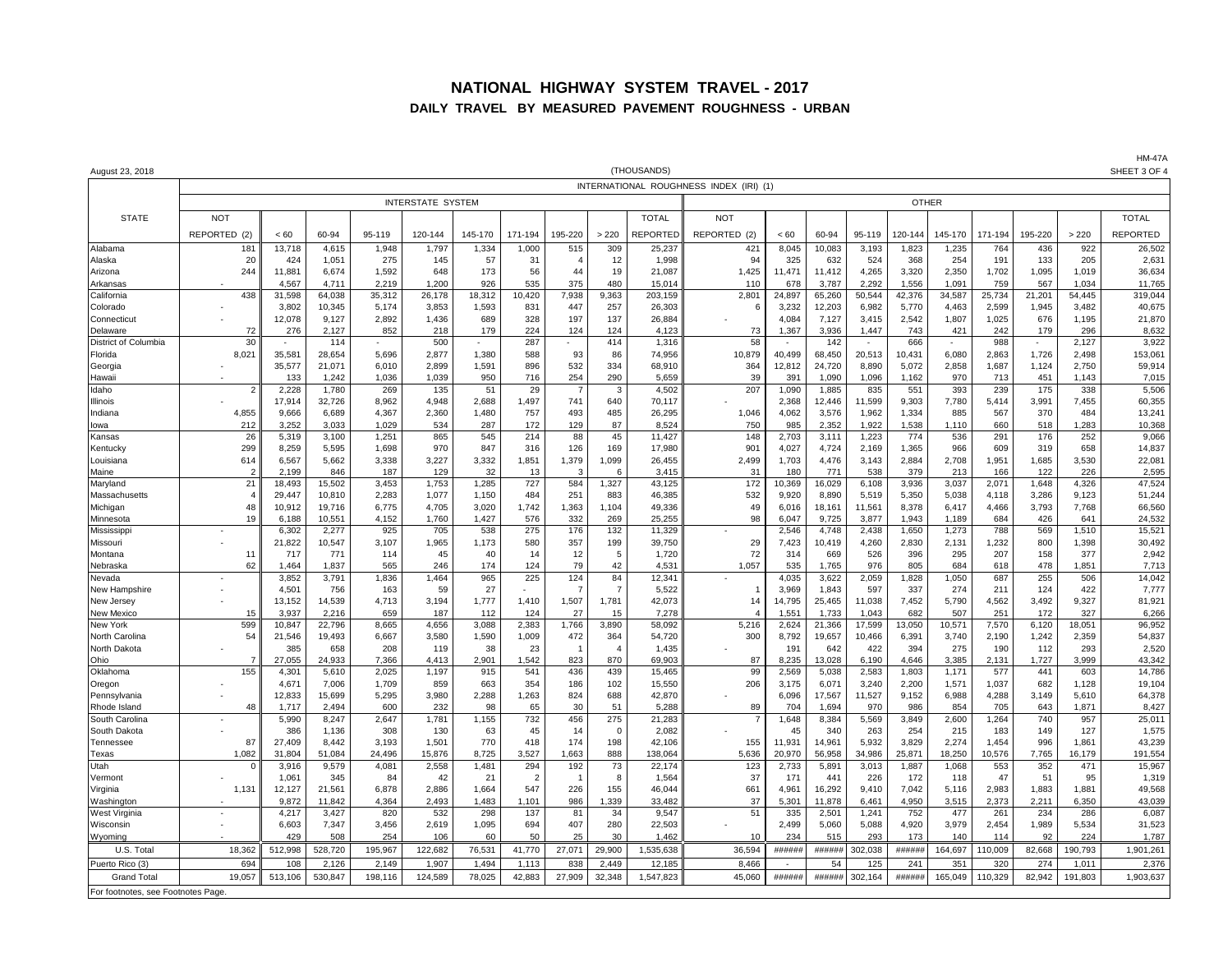### **NATIONAL HIGHWAY SYSTEM TRAVEL - 2017 DAILY TRAVEL BY MEASURED PAVEMENT ROUGHNESS - URBAN**

HM-47A<br>SHEET 4 OF 4 August 23, 2018 SHEET 4 OF 4 INTERNATIONAL ROUGHNESS INDEX (IRI) (1) TOTAL URBAN NHS STATE | NOT || || || || || || || || TOTAL REPORTED (2)|| < 60 || 60-94 || 95-119 ||120-144 || 145-170 || 171-194 || 195-220 || >220 || REPORTED Alabama 602 || 21,763 | 14,698 | 5,141 | 3,619 | 2,568 | 1,765 | 952 | 1,231 | 51,739 Alaska | 114 || 749 || 1,684 || 799 || 513 || 310 || 221 || 137 || 217 || 1,629 Arizona 1,668 23,352 18,085 5,857 3,968 2,523 1,758 1,139 1,038 57,721 Arkansas | 110 || 5,246 | 8,498 || 4,511 || 2,756 || 2,017 || 1,295 || 942 || 1,514 || 26,779 California 3,239 56,495 129,298 85,856 68,554 52,899 36,154 29,139 63,808 522,202 Colorado 6 || 7,034 | 22,549 | 12,157 | 9,623 | 6,056 | 3,430 | 2,392 | 3,738 | 66,978 Connecticut | - || 16,161 || 16,254 || 6,308 || 3,978 || 2,495 || 1,353 || 873 || 1,332 || 48,754 Delaware 145 1,644 6,064 2,299 961 600 466 303 419 12,755 District of Columbia 88 - 255 - 1,165 - 1,275 - 2,541 5,237 Florida 18,900 76,081 97,104 26,209 13,308 7,460 3,451 1,819 2,585 228,017 Georgia 364 || 48,389 | 45,791 | 14,901 | 7,971 | 4,449 | 2,583 | 1,656 | 3,084 | 128,823 Hawaii 39 523 2,333 2,132 2,201 1,920 1,428 705 1,432 12,674 Idaho | 210 || 3,319 | 3,665 | 1,104 | 685 | 444 | 268 | 182 | 341 | 10,008 Illinois | - || 20,282 | 45,172 | 20,561 | 14,251 | 10,468 | 6,911 | 4,732 | 8,095 | 130,472 Indiana 5,901 || 13,728 | 10,265 | 6,328 | 3,694 | 2,365 | 1,324 | 863 | 969 | 39,536 Iowa 962 4,237 5,385 2,951 2,073 1,398 833 648 1,370 18,892 Kansas 174 || 8,022 | 6,211 | 2,474 | 1,640 | 1,081 | 505 | 264 | 297 | 20,494 Kentucky | 1,201 || 12,286 || 10,320 || 3,867 || 2,334 || 1,813 || 925 || 445 || 828 || 32,817 Louisiana 3,114 8,271 10,138 6,481 6,111 6,040 3,802 3,064 4,629 48,536 Maine 33 2,379 1,617 725 508 245 178 126 232 6,010 Maryland | 193 || 28,862 | 31,531 || 9,561 || 5,689 || 4,323 || 2,798 || 2,232 || 5,653 || 90,648 Massachusetts | 536 || 39,367 | 19,699 | 7,802 | 6,427 | 6,188 || 4,603 || 3,537 || 10,006 | 97,629 Michigan 98 16,928 37,876 18,337 13,083 9,436 6,208 5,156 8,871 115,896 Minnesota | 116 || 12,235 || 20,276 || 8,029 || 3,703 || 2,616 || 1,259 || 758 || 910 || 49,787 Mississippi | - || 8,848 | 7,024 | 3,363 | 2,355 | 1,811 | 1,063 | 744 | 1,642 | 26,850 Missouri 29 29,244 20,966 7,366 4,795 3,304 1,813 1,157 1,597 70,242 Montana 84 || 1,032 | 1,440 | 640 | 441 | 335 | 221 | 170 | 382 | 4,662 Nebraska | 1,119 || 1,999 | 3,603 | 1,541 || 1,052 | 858 | 742 | 557 | 1,893 | 12,244 Nevada - 7,888 7,413 3,894 3,292 2,015 913 379 590 26,383 New Hampshire | 1 || 8,471 | 2,599 | 760 | 397 | 201 | 131 | 429 | 13,299 New Jersey | 14 || 27,947 | 40,005 | 15,750 | 10,646 | 7,567 | 5,971 | 4,999 | 11,108 | 123,994 New Mexico | 18 || 5,488 | 3,949 | 1,702 | 869 | 619 | 376 | 199 | 342 | 13,544 New York 5,816 13,471 44,163 26,265 17,707 13,659 9,953 7,886 21,941 155,044 North Carolina | 354 || 30,337 | 39,150 | 17,133 | 9,971 | 5,330 | 3,199 | 1,713 | 2,723 | 109,557 North Dakota | - || 576 | 1,300 | 631 | 513 | 313 | 213 | 113 | 296 | 3,955 Ohio 94 35,289 37,961 13,556 9,059 6,286 3,673 2,550 4,869 113,244 Oklahoma | 255 || 6,870 || 10,648 || 4,609 || 3,000 || 2,085 || 1,119 || 878 || 1,042 || 30,250 Oregon 206 || 7,845 | 13,077 | 4,949 | 3,058 | 2,235 | 1,391 | 868 | 1,230 | 34,654 Pennsylvania - 18,929 33,266 16,823 13,133 9,275 5,551 3,973 6,298 107,248 Rhode Island | 137 || 2,421 | 4,189 | 1,570 | 1,218 | 952 | 770 | 673 | 1,922 | 13,714 South Carolina | 7 || 7,639 | 16,631 | 8,216 | 5,630 | 3,755 | 1,995 | 1,196 | 1,231 | 46,294 South Dakota | - || 431 | 1,475 | 571 | 384 | 278 | 228 | 163 | 127 | 3,657 Tennessee | 242 || 39,340 | 23,402 | 9,126 | 5,331 | 3,044 | 1,872 | 1,171 || 2,060 | 85,345 Texas 6,719 52,774 108,042 59,482 41,748 26,975 14,102 9,427 17,067 329,618 Utah 124 6,649 15,470 7,093 4,445 2,549 847 544 544 38,142 Vermont | 37 || 1,231 || 786 || 310 || 214 || 138 || 49 || 52 || 103 || 2,883 Virginia 1,791 || 17,089 | 37,854 | 16,288 | 9,928 | 6,780 | 3,530 | 2,109 | 2,036 | 95,612 Washington | 37 || 15,172 | 23,720 | 10,826 | 7,443 | 4,999 | 3,475 | 3,197 | 7,689 | 76,521 West Virginia 51 4,552 5,928 2,061 1,284 775 398 315 320 15,634 Wisconsin - 9,102 12,407 8,544 7,540 5,074 3,148 2,396 5,814 54,025 Wyoming | 10 || 664 | 1,022 | 547 | 280 | 200 | 164 | 117 | 255 | 3,249 U.S. Total 54,956 788,651 1,082,258 498,005 344,547 241,228 151,779 109,739 220,692 3,436,899 Puerto Rico (3) 9,161 108 2,180 2,275 2,148 1,845 1,433 1,112 3,460 14,561 Grand Total | 64,116 || 788,760 | 1,084,438 | 500,280 | 346,694 | 243,074 | 153,212 | 110,851 | 224,152 | 3,451,460 For footnotes, see Footnotes Page. (THOUSANDS)